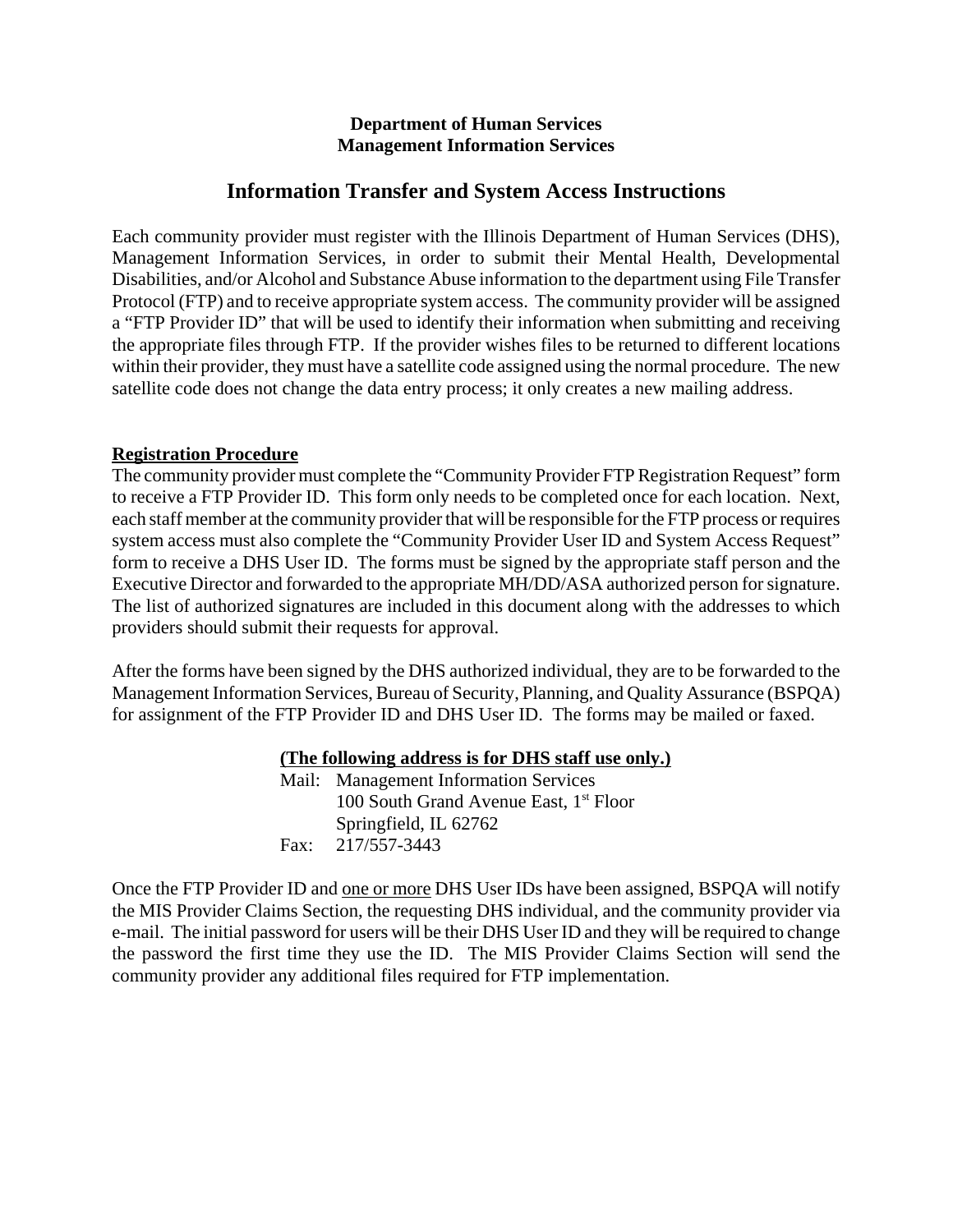# **Authorized Signatures**

| Div        | Location                                         | <b>Person</b>         | <b>Address</b>                                                                 | <b>Phone Number</b>      |
|------------|--------------------------------------------------|-----------------------|--------------------------------------------------------------------------------|--------------------------|
| <b>MH</b>  | Chicago Metro<br>Child & Adolescent              | Myra Kamran, M.D.     | Chicago-Read MH Center - Annex<br>4200 N. Oak Park Avenue<br>Chicago, IL 60634 | 773/794-4895             |
| <b>MH</b>  | Chicago Metro-<br>North                          | Dan Wasmer            | Chicago-Read MH Center<br>4200 N. Oak Park Avenue<br>Chicago, IL 60634         | 773/794-4139             |
| <b>MH</b>  | Chicago Metro-<br>South                          | <b>Robert Granger</b> | <b>Tinley Park MH Center</b><br>7400 W. 183rd Street<br>Tinley Park, IL 60477  | 708/614-4002             |
| <b>MH</b>  | Chicago Metro-<br>West                           | Gustavo Espinosa      | Madden MH Center<br>1200 S. First Avenue<br>Hines, IL 60141                    | 708/338-7249             |
| <b>MH</b>  | <b>Greater Illinois</b><br>North Region          | Amparo Lopez          | Elgin MH Center<br>750 S. State Street<br>Elgin, IL 60123                      | 847/742-1040<br>ext 2979 |
| <b>MH</b>  | <b>Greater Illinois</b><br><b>Central Region</b> | Jordan Litvak         | <b>McFarland MH Center</b><br>901 Southwind Road<br>Springfield, IL 62703      | 217/786-6866             |
| <b>MH</b>  | <b>Greater Illinois</b><br>South Region          | Jim Novelli           | <b>Choate MH Center</b><br>1000 North Main Street<br>Anna, IL 62906            | 618/833-5161<br>ext 2321 |
| <b>DD</b>  | Central Office                                   | George Elder          | <b>Centrum Building</b><br>319 E. Madison, Suite 3M<br>Springfield, IL 62701   | 217/782-3719             |
| <b>ASA</b> | Central Office                                   | Jayne Antonacci       | Harris II Building<br>100 South Grand Avenue East<br>Springfield, IL 62762     | 217/524-4138             |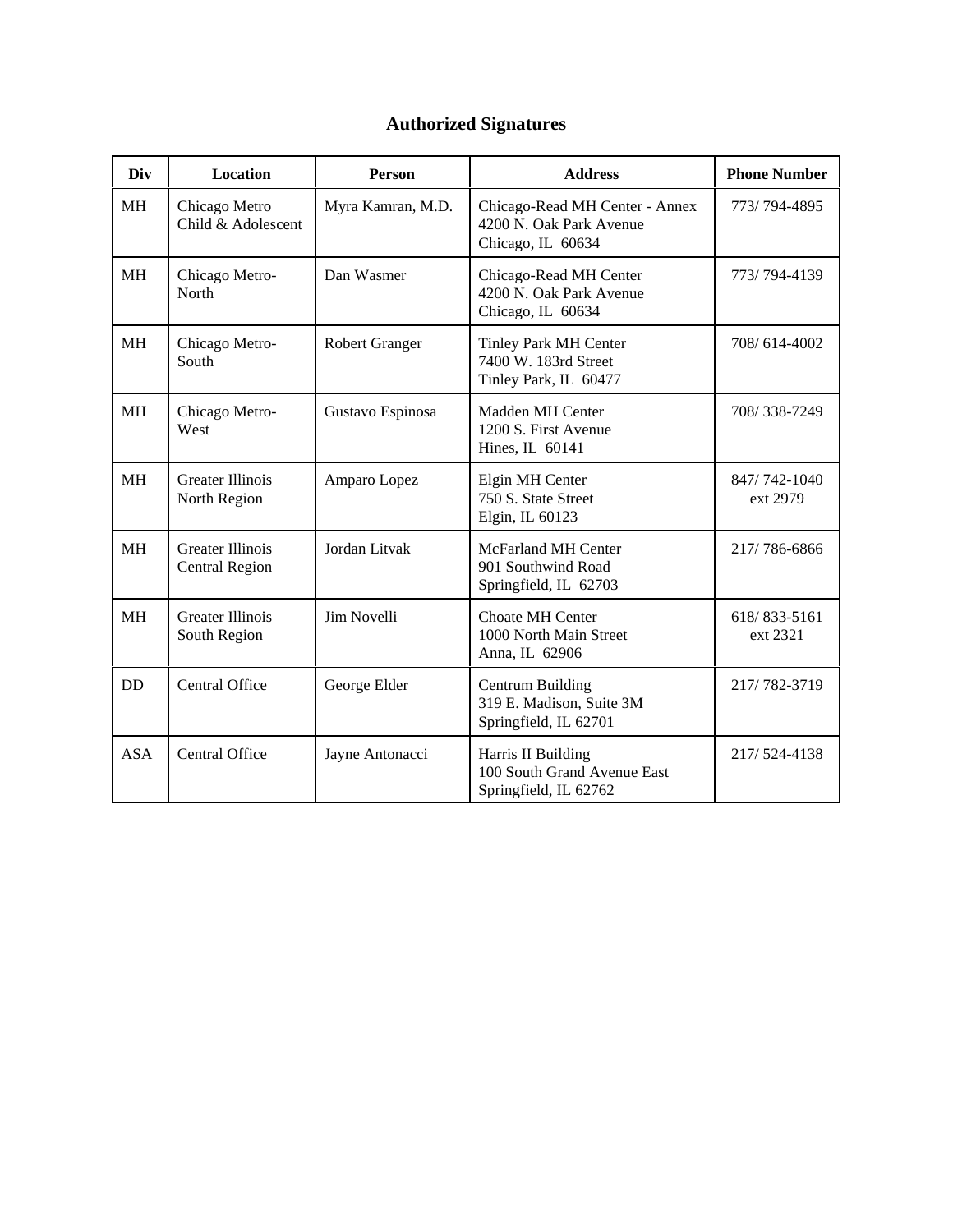### **Illinois Department of Human Services Management Information Services - Provider Claims Section Community Provider FTP Registration Request**

| Provider Information (Please Print)                                                                                                                                                                                                                                                                                                                                                                                                                                                                                                                                                                                                                                                                                                                                                                                                                                                                                                                                                                                                                                                                                                    |                                                                                                                       |  |  |  |  |  |
|----------------------------------------------------------------------------------------------------------------------------------------------------------------------------------------------------------------------------------------------------------------------------------------------------------------------------------------------------------------------------------------------------------------------------------------------------------------------------------------------------------------------------------------------------------------------------------------------------------------------------------------------------------------------------------------------------------------------------------------------------------------------------------------------------------------------------------------------------------------------------------------------------------------------------------------------------------------------------------------------------------------------------------------------------------------------------------------------------------------------------------------|-----------------------------------------------------------------------------------------------------------------------|--|--|--|--|--|
|                                                                                                                                                                                                                                                                                                                                                                                                                                                                                                                                                                                                                                                                                                                                                                                                                                                                                                                                                                                                                                                                                                                                        | Provider Satellite _______ (If applicable)                                                                            |  |  |  |  |  |
|                                                                                                                                                                                                                                                                                                                                                                                                                                                                                                                                                                                                                                                                                                                                                                                                                                                                                                                                                                                                                                                                                                                                        |                                                                                                                       |  |  |  |  |  |
|                                                                                                                                                                                                                                                                                                                                                                                                                                                                                                                                                                                                                                                                                                                                                                                                                                                                                                                                                                                                                                                                                                                                        |                                                                                                                       |  |  |  |  |  |
| City                                                                                                                                                                                                                                                                                                                                                                                                                                                                                                                                                                                                                                                                                                                                                                                                                                                                                                                                                                                                                                                                                                                                   |                                                                                                                       |  |  |  |  |  |
| <b>Contact Person Information</b>                                                                                                                                                                                                                                                                                                                                                                                                                                                                                                                                                                                                                                                                                                                                                                                                                                                                                                                                                                                                                                                                                                      |                                                                                                                       |  |  |  |  |  |
| Last Name<br><u> 1989 - Johann Harry Harry Harry Harry Harry Harry Harry Harry Harry Harry Harry Harry Harry Harry Harry Harry</u>                                                                                                                                                                                                                                                                                                                                                                                                                                                                                                                                                                                                                                                                                                                                                                                                                                                                                                                                                                                                     |                                                                                                                       |  |  |  |  |  |
| Telephone                                                                                                                                                                                                                                                                                                                                                                                                                                                                                                                                                                                                                                                                                                                                                                                                                                                                                                                                                                                                                                                                                                                              |                                                                                                                       |  |  |  |  |  |
| <b>E-Mail Addresses for Results Notification</b>                                                                                                                                                                                                                                                                                                                                                                                                                                                                                                                                                                                                                                                                                                                                                                                                                                                                                                                                                                                                                                                                                       |                                                                                                                       |  |  |  |  |  |
|                                                                                                                                                                                                                                                                                                                                                                                                                                                                                                                                                                                                                                                                                                                                                                                                                                                                                                                                                                                                                                                                                                                                        |                                                                                                                       |  |  |  |  |  |
| I certify that all claims submitted via File Transfer Protocol (FTP) are true, accurate, and complete. I agree to keep and make available such<br>hard copy records and source documents associated with the above-described submissions as necessary to disclose fully the nature and extent<br>of service provided and to furnish such information regarding any payments claimed as State and Federal officials may request. I understand<br>that payment is made from State and Federal funds and that any false claims, statements, or documents, or concealment of material facts may<br>be cause for criminal prosecution or other appropriate legal action.<br>If DHS billing for a Mental Health service is included in the file, my signature below certifies that all Mental Health claims submitted comply with<br>the appropriate DHS rules for claiming Mental Health Services especially but not limited to Rule 132- "Medicaid Community Mental Health Services<br>Program." I agree that payment received as a result of these claims will be accepted according to the applicable rules particularly but not limited |                                                                                                                       |  |  |  |  |  |
| to Rule 132.<br>If DHS billing for a Developmental Disabilities Service is included in the file, my signature below certifies that all Developmental Disabilities claims<br>submitted comply with appropriate DHS rules for claiming Developmental Disabilities Services especially but not limited to Rule 120- "Medicaid<br>Home and Community based Services Waiver Program for Individuals with Developmental Disabilities." I agree that payment received as a result<br>of these claims will be accepted according to the applicable rules particularly but not limited to Rule 120.                                                                                                                                                                                                                                                                                                                                                                                                                                                                                                                                             |                                                                                                                       |  |  |  |  |  |
| If DHS billing for Alcohol and Substance Abuse Service is included in the file, my signature below certifies that all Alcohol and Substance Abuse<br>claims submitted comply with appropriate DHS rules for claiming Alcohol and Substance Abuse Services especially but not limited to Rules 2060<br>and 2090 - "Alcohol and Substance Abuse Clinical Program" and "Alcohol and Substance Abuse Medicaid Program." I agree that payment<br>received as a result of these claims will be accepted according to the applicable rules particularly but not limited to Rules 2060 and 2090.                                                                                                                                                                                                                                                                                                                                                                                                                                                                                                                                               |                                                                                                                       |  |  |  |  |  |
| Provider Executive Director                                                                                                                                                                                                                                                                                                                                                                                                                                                                                                                                                                                                                                                                                                                                                                                                                                                                                                                                                                                                                                                                                                            |                                                                                                                       |  |  |  |  |  |
|                                                                                                                                                                                                                                                                                                                                                                                                                                                                                                                                                                                                                                                                                                                                                                                                                                                                                                                                                                                                                                                                                                                                        |                                                                                                                       |  |  |  |  |  |
| <b>APPROVAL</b> (Required)                                                                                                                                                                                                                                                                                                                                                                                                                                                                                                                                                                                                                                                                                                                                                                                                                                                                                                                                                                                                                                                                                                             |                                                                                                                       |  |  |  |  |  |
| MH/DD/ASA Authorization                                                                                                                                                                                                                                                                                                                                                                                                                                                                                                                                                                                                                                                                                                                                                                                                                                                                                                                                                                                                                                                                                                                | <u> 1989 - Johann Harry Harry Harry Harry Harry Harry Harry Harry Harry Harry Harry Harry Harry Harry Harry Harry</u> |  |  |  |  |  |
|                                                                                                                                                                                                                                                                                                                                                                                                                                                                                                                                                                                                                                                                                                                                                                                                                                                                                                                                                                                                                                                                                                                                        |                                                                                                                       |  |  |  |  |  |
| FTP Provider ID _____________________________<br>(Assigned by DHS/MIS/BSPOA)                                                                                                                                                                                                                                                                                                                                                                                                                                                                                                                                                                                                                                                                                                                                                                                                                                                                                                                                                                                                                                                           | Assigned by _____________                                                                                             |  |  |  |  |  |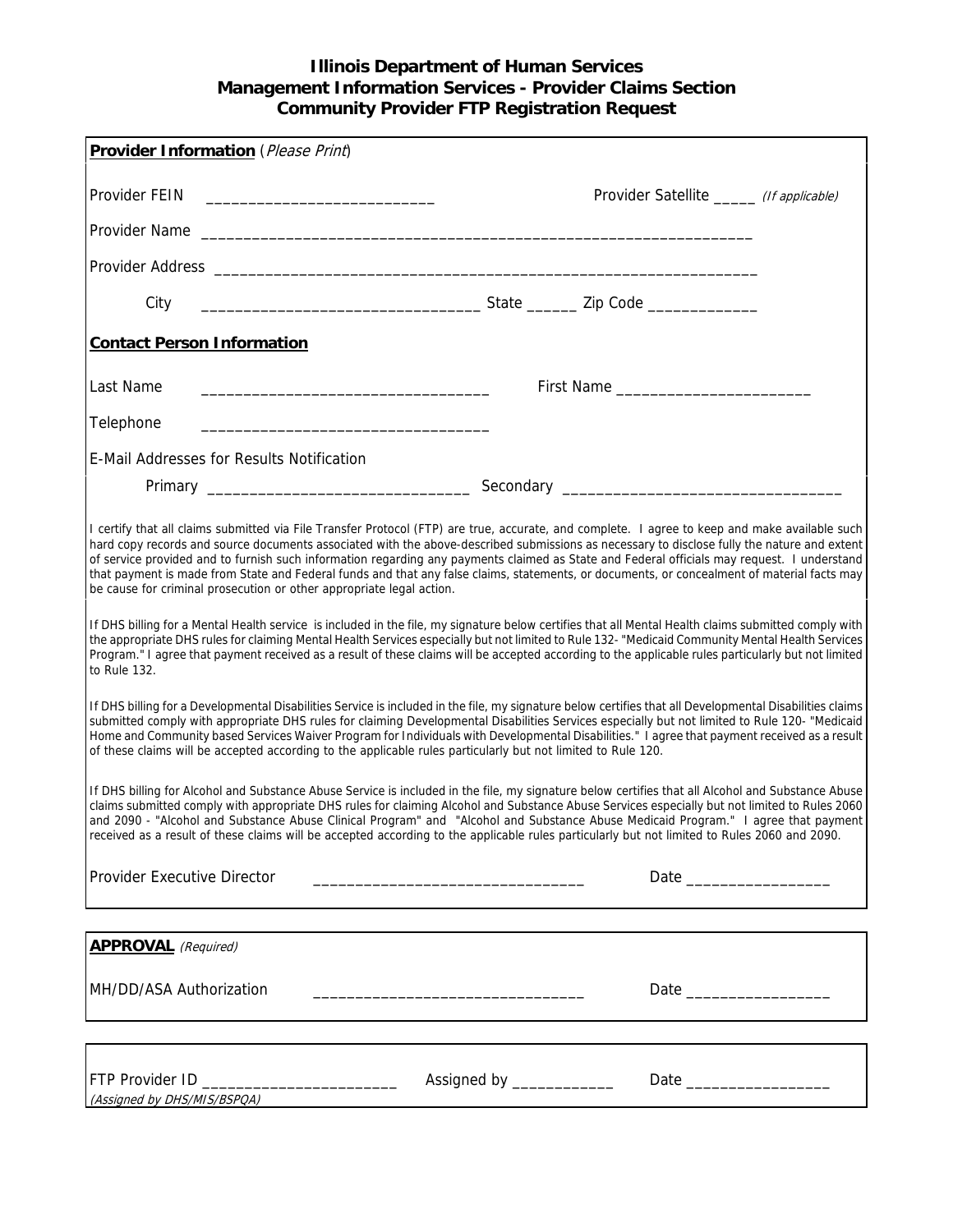### **Illinois Department of Human Services Management Information Services - Provider Claims Section Community Provider User ID and System Access Request**

| <b>ACTION REQUESTED</b>                                                                                                                                                                                                                                                                                                                                                                                                                                                                                                                                                                                                                                                                                      |                              |              |                                |                               |  |  |
|--------------------------------------------------------------------------------------------------------------------------------------------------------------------------------------------------------------------------------------------------------------------------------------------------------------------------------------------------------------------------------------------------------------------------------------------------------------------------------------------------------------------------------------------------------------------------------------------------------------------------------------------------------------------------------------------------------------|------------------------------|--------------|--------------------------------|-------------------------------|--|--|
| Add New User ID                                                                                                                                                                                                                                                                                                                                                                                                                                                                                                                                                                                                                                                                                              | Delete User ID               |              | <b>System Access Only</b>      | (User ID Previously Assigned) |  |  |
| <b>COMMUNITY PROVIDER INFORMATION</b> (Please Print)                                                                                                                                                                                                                                                                                                                                                                                                                                                                                                                                                                                                                                                         |                              |              |                                |                               |  |  |
| Provider FEIN (9 digits):                                                                                                                                                                                                                                                                                                                                                                                                                                                                                                                                                                                                                                                                                    |                              |              | Provider Satellite (2 digits): | (if applicable)               |  |  |
| Provider Name:                                                                                                                                                                                                                                                                                                                                                                                                                                                                                                                                                                                                                                                                                               |                              |              |                                |                               |  |  |
| <b>USER INFORMATION: (Please Print)</b>                                                                                                                                                                                                                                                                                                                                                                                                                                                                                                                                                                                                                                                                      |                              |              |                                |                               |  |  |
| Last Name:                                                                                                                                                                                                                                                                                                                                                                                                                                                                                                                                                                                                                                                                                                   |                              | First Name:  |                                |                               |  |  |
| Work Address:<br>(Street, City, State, Zip Code)                                                                                                                                                                                                                                                                                                                                                                                                                                                                                                                                                                                                                                                             |                              |              |                                |                               |  |  |
| e-Mail Address:                                                                                                                                                                                                                                                                                                                                                                                                                                                                                                                                                                                                                                                                                              |                              |              |                                |                               |  |  |
| Telephone:                                                                                                                                                                                                                                                                                                                                                                                                                                                                                                                                                                                                                                                                                                   |                              | DHS User ID: |                                |                               |  |  |
| <b>SYSTEM ACCESS REQUESTED:</b>                                                                                                                                                                                                                                                                                                                                                                                                                                                                                                                                                                                                                                                                              |                              |              |                                |                               |  |  |
| Mobius - DASA Reports                                                                                                                                                                                                                                                                                                                                                                                                                                                                                                                                                                                                                                                                                        | Mobius - DMH Reports<br>eRIN |              |                                |                               |  |  |
| Mobius - DDD Reports                                                                                                                                                                                                                                                                                                                                                                                                                                                                                                                                                                                                                                                                                         | <b>FTP Transmissions</b>     |              | Other:                         |                               |  |  |
| TO BE COMPLETED FOR ALL ACTIONS EXCEPT "DELETE USER ID"                                                                                                                                                                                                                                                                                                                                                                                                                                                                                                                                                                                                                                                      |                              |              |                                |                               |  |  |
| I understand that the use of the IDHS Provider Claims systems, software, programs, data, manuals, and facilities<br>is intended for and may only be used for the purpose of accomplishing the official business of the Department<br>of Human Services. I understand that Illinois statute and IDHS policy prohibit disclosure or discussion of any<br>confidential IDHS information without proper written authorization. <i>Landerstand that I am personally</i><br>responsible for all usage under my User ID and I agree not to share to give my User ID or Password to anyone.<br>I further understand that system usage is logged and my access to use the system may be denied or revoked<br>by IDHS. |                              |              |                                |                               |  |  |
| Date and the same of the same of the same of the same of the same of the same of the same of the same of the s                                                                                                                                                                                                                                                                                                                                                                                                                                                                                                                                                                                               |                              |              |                                |                               |  |  |
| <b>APPROVAL SIGNATURES</b> (Required)                                                                                                                                                                                                                                                                                                                                                                                                                                                                                                                                                                                                                                                                        |                              |              |                                |                               |  |  |
| Provider Executive Director                                                                                                                                                                                                                                                                                                                                                                                                                                                                                                                                                                                                                                                                                  |                              | Date         |                                |                               |  |  |
| MH/DD/ASA Authorization                                                                                                                                                                                                                                                                                                                                                                                                                                                                                                                                                                                                                                                                                      |                              | Date         |                                |                               |  |  |

### **TO BE COMPLETED BY DHS/MIS/BSPQA**

| <b>BSPQA Coordinator</b> | Date |
|--------------------------|------|
| Revised 05/20/2010       |      |